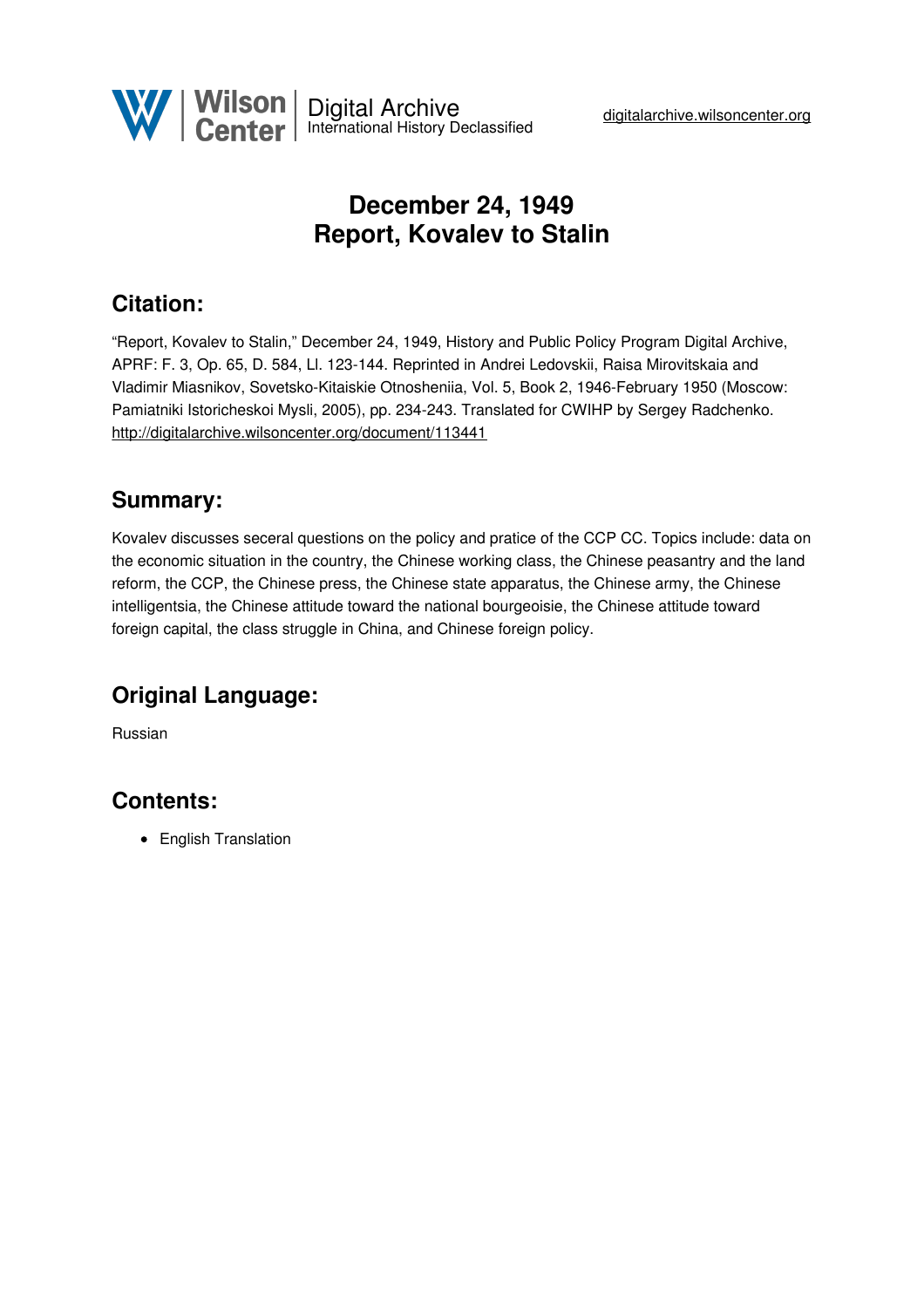To Comrade I. V. Stalin

Reporting to you on some questions of policy and practice of the CC of the Chinese Communist Party.

1. Some data on the economic situation in the country.

You advised the Chinese comrades to "pay special attention to the restoration and development of the national industry, including the industry which is in the hands of the national bourgeoisie."

One should note that in this respect substantial results have not been achieved, with the exception of Manchuria, and the country is undergoing great economic difficulties.

The volume of production in the main branches of industry is still sharply behind the level, reached in the years of maximum production output. So, for instance, coal production in 1949 will amount only to 33.5 million tons as against 58.7 million tons in the year of maximum production (1942) or 57%.

At the metallurgical plants of Manchuria, which comprise the main metallurgical base of China, production of pig iron will not surpass 150-170 thousand tons or no more than 7% of the plant capacity at the maximum production level (1942), and of steel production 120-150 thousand tons accordingly, or no more than 11% of the steel -making machine capacity.

Production of electrical power at Manchuria's electricity stations, the ratio of which to China's determined capacity is over 50%, in 1949 will not exceed 1400 million kilowatt/hours, or 31% of the maximum electrical energy production in 1944.

The situation in other branches of the industry is no better.

Newly created industrial ministries still have not taken into their hands the management of state enterprises, do not know the plants' capacities, the character and the volume of products which they manufacture, have not ascertained [the whereabouts of the] unused equipment, located in the ports and warehouses and numbering several thousand machines (cities of Shanghai, Canton, Hankou etc.), and have not taken any measures to establish state control over the work of private capitalist enterprises.

In agriculture in 1949 40% of the harvest was destroyed as a result of drought and floods, which creates great food difficulties with regard to the provision of foodstuff to the population, especially in the cities, and which sharply reduced export possibilities.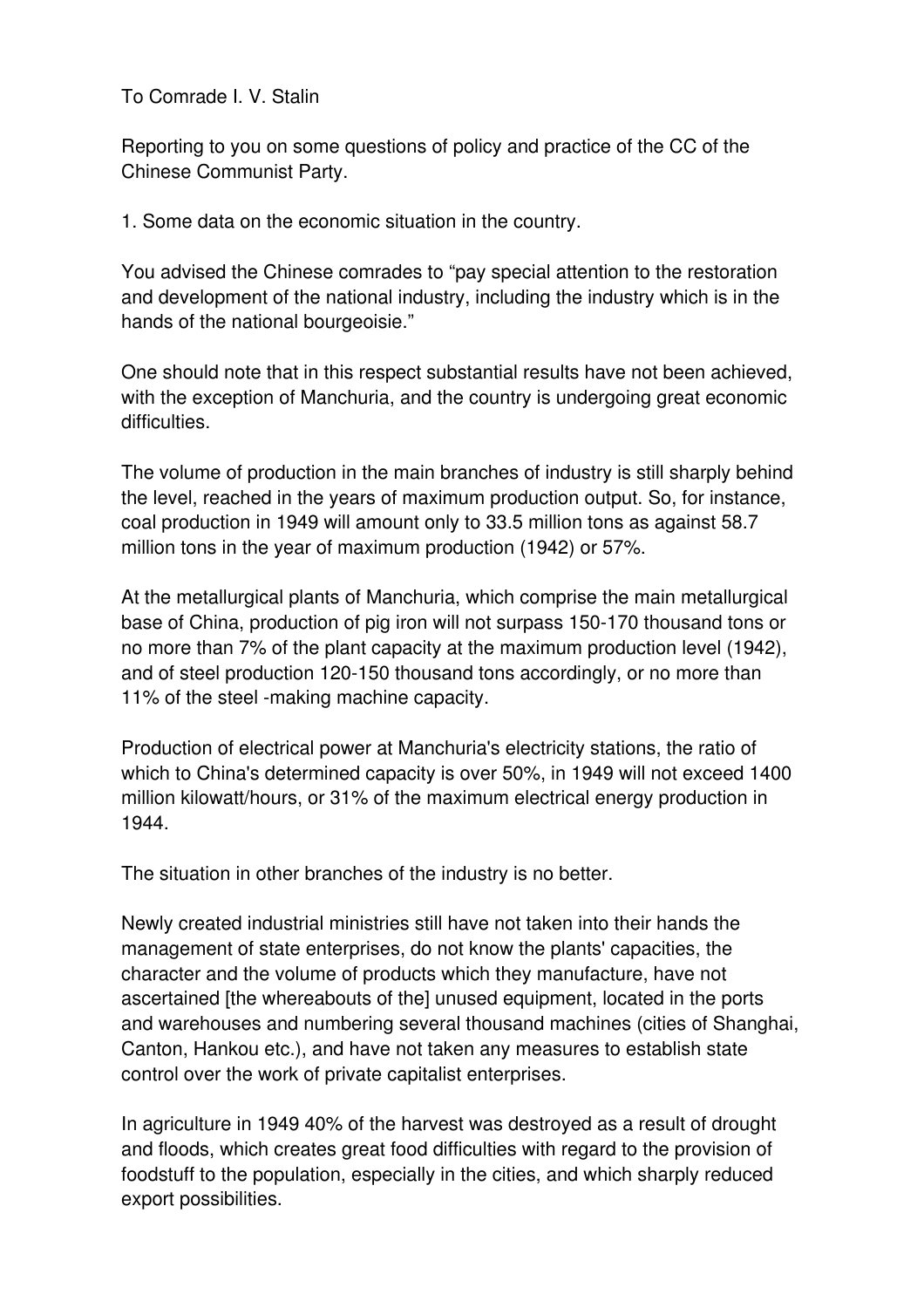A better situation materialized with the railroad transport, where in 1949 some 2,650 km of the tracks and 1,355 bridges amounting to 13,550 meters were restored, which allowed to provide for the movement of trains on the roads of northern, central and southern China, along the length of 9,700 km, to restore movement on the most important lines of advance of the People's Liberation Army, as well as to connect northern regions of China with central and southern China.

Wholesale and retail trade, with the exception of Manchuria, is almost fully in the hands of the private trader, which takes away the state's ability to exert any kind of influence on the condition of the market and on the market prices, leads to serious difficulties with the supply of the population with some goods, especially grain, and creates favorable conditions for speculation.

The ratio of state and cooperative trade in the general turnover is appraised at merely 5-8%.

No serious measures to widen and take over by the state of the wholesale trade, as well as to widen state and cooperative trade in the retail turnover, are yet being taken.

In the sphere of external trade the state merely established control over the import and export of goods.

State finances and monetary circulation are in a completely unsatisfactory state.

At the present time there is still no all-state financial, credit and monetary system. There is no unified state budget of China, and there were no unified budgets for separate economic regions. There were merely separate budgets of each local organ of the state power. The aforementioned budgets had large deficits, which were covered by the emission of paper money.

For example, in the 9 months of 1949 the budgetary deficit amounted to: 11% in Manchuria, 35.1% in northern China as a ratio of the total income.

Budgetary deficit for 1949 was determined as being, for central China—29.2%, and for northwestern China—43.2%.

At the present time China does not have unified money. 10 various types of money are in the circulation on the liberated territory (yuan of the People's Bank of China, yuan of the Northeastern Bank, money emitted by the former banks of some liberated regions, yuan of the Inner Mongolia and Kwantung area banks, Xinjiang dollars, Guomindang money, the exchange of which is not over yet).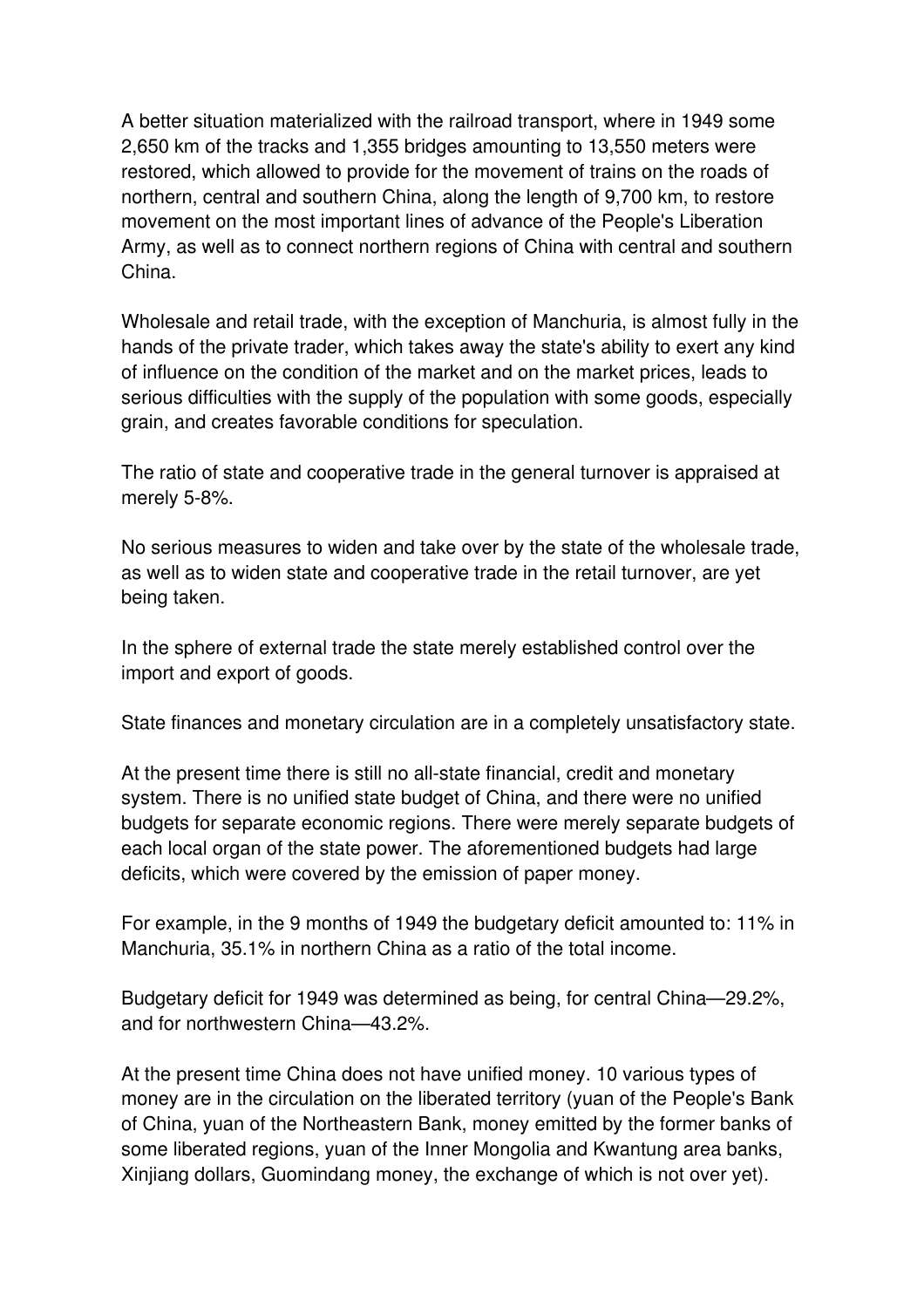No measures are being taken to regulate money circulation. Large-scale emission of money continues. As of 1 November 1949 there were 1401 billion yuan of the People's Bank of China and 9972 billion yuan of the Bank of the Northeast in circulation, while only in October 1949 664 billion yuan of the People's bank and 1120 yuan of the Bank of the Northeast were put in the circulation. There was also emission of money on substantial scale in November 1949.

Increase in the circulation of money, emitted to cover budgetary deficit, resulted in the systemic increase of goods prices, in the drop of the purchasing power of money, and in the depreciation of its rates in relation to foreign currencies.

The price of one jin of foxtail millet increased by 1 November 1949 in comparison with 1 April 1949 15.3 times in Beijing, 14 times in Tianjin, and the price of rice, accordingly, 13.8 times and 11.5 times. Large increase of prices took place for all other foodstuff and industrial goods in the aforementioned and other cities of China.

In November, in comparison with the end of October 1949 prices again increased 3-4 times for foodstuff and 2-3 times for industrial goods.

The official rate of the People's Bank of China yuan in relation to the American dollar on 25 November 1949 fell 16 times in Beijing and Tianjin in comparison with 18 April 1949, the day the rate was first established.

The Central People's government adopted a budget with a large deficit for 1950, equal to 5623.8 tons of foxtail millet, or 18.9% to the total volume of expenditure. A part of this deficit in the amount of 2150 thousand tons of grain is supposed to be covered by the emission of internal debt, and the rest of the sum by additional emission of money.

One's attention is drawn to the excessively large ratio of allocations for military expenditures—38.8%, and for administrative-management expenditures—21.4% from the total sum of budget expenditure. It is characteristic that the Central People's government does not intend to reduce the military forces in 1950, and the state apparatus, which is already very overblown at the present time, is supposed to be increased by 1.5 million people, this being motivated by the aim of not allowing the increase in the number of the unemployed.

Therefore, the data provided testify to the fact that in 1950 the Central government will still not create necessary economic prerequisites for serious normalization of monetary circulation.

With regard to the work of the banks, no serious measures are being taken to limit the activities of private banks, including foreign ones.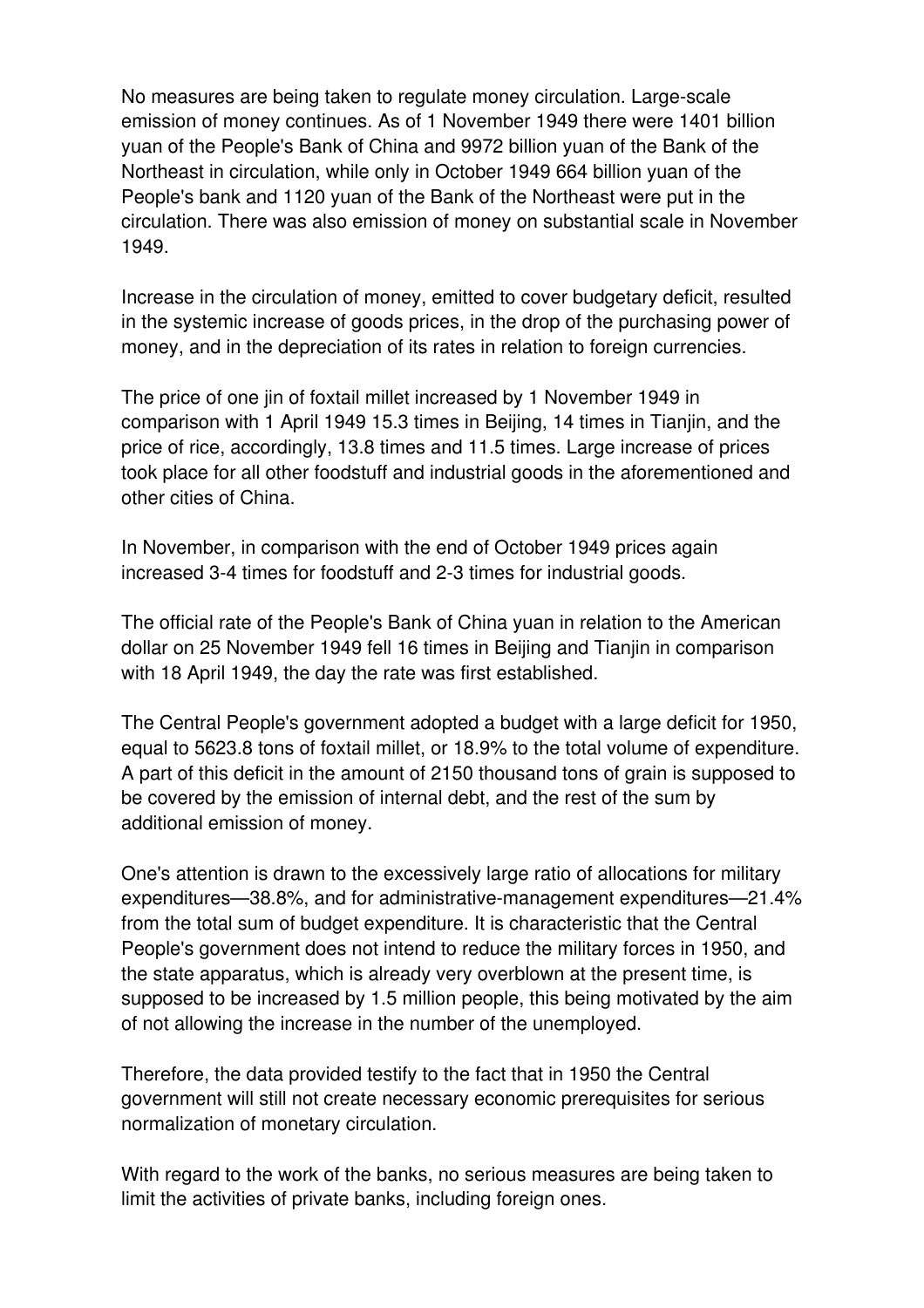#### 2. On the working class

You advised in January 1949 to "win over to the side of the Chinese Com[munist] Party the majority of the working class," and drew special attention to the necessity of "strengthening political work among the Chinese working class and creation of material and other conditions, under which the working class would feel that it is the ruling class and possesses the power."

Since then the CCP CC has not taken any kind of radical measures in this direction.

The situation for the workers has improved somewhat merely at some state enterprises, the railroad transport, mines and metallurgical plants, located on Manchuria's territory.

In other regions the working class, having obtained political freedom as a result of the defeat of the Jiang Jieshi regime, does not feel the improvement of its material circumstances and as before remains in the conditions of semi-hungry existence. Suffice it to say that in the law provisions on labor published in the beginning of December 1949 the length of the working day is set at 12 hours. The same law provisions indicate that "…In the newly liberated regions businessmen must maintain former rates of pay, which existed three months before the liberation of a city, workers cannot demand a pay raise at the lowprofit enterprises." Therefore, the salary of the workers also remained without change and as before maintains a semicolonial character. So, for example, the lowest, literally beggar's salary, exists in the mining and metallurgical industry, and the highest—for postal officials and textile workers.

No laws have been passed yet about the protection of labor of workers and on social security. As for the "Rules, regulating relations between labor and capital" approved by the All-China Federation of Labor in January 1949, they not only fail to develop the main principles, established by the general program of the Political Consultative Meeting but in essence reduce them to naught.

Necessary measures are not being taken to attract workers to study at secondary and higher educational institutions and to prepare engineer and technical cadres from among workers. Leading circles of the Chinese Communist Party as before underestimate the role of the working class in the revolutionary transformation of the country.

3. On the peasantry and the land reform

In 1926 you said that "…Among the Guomindang and even among the Chinese communists there are people, who do not consider it possible to unveil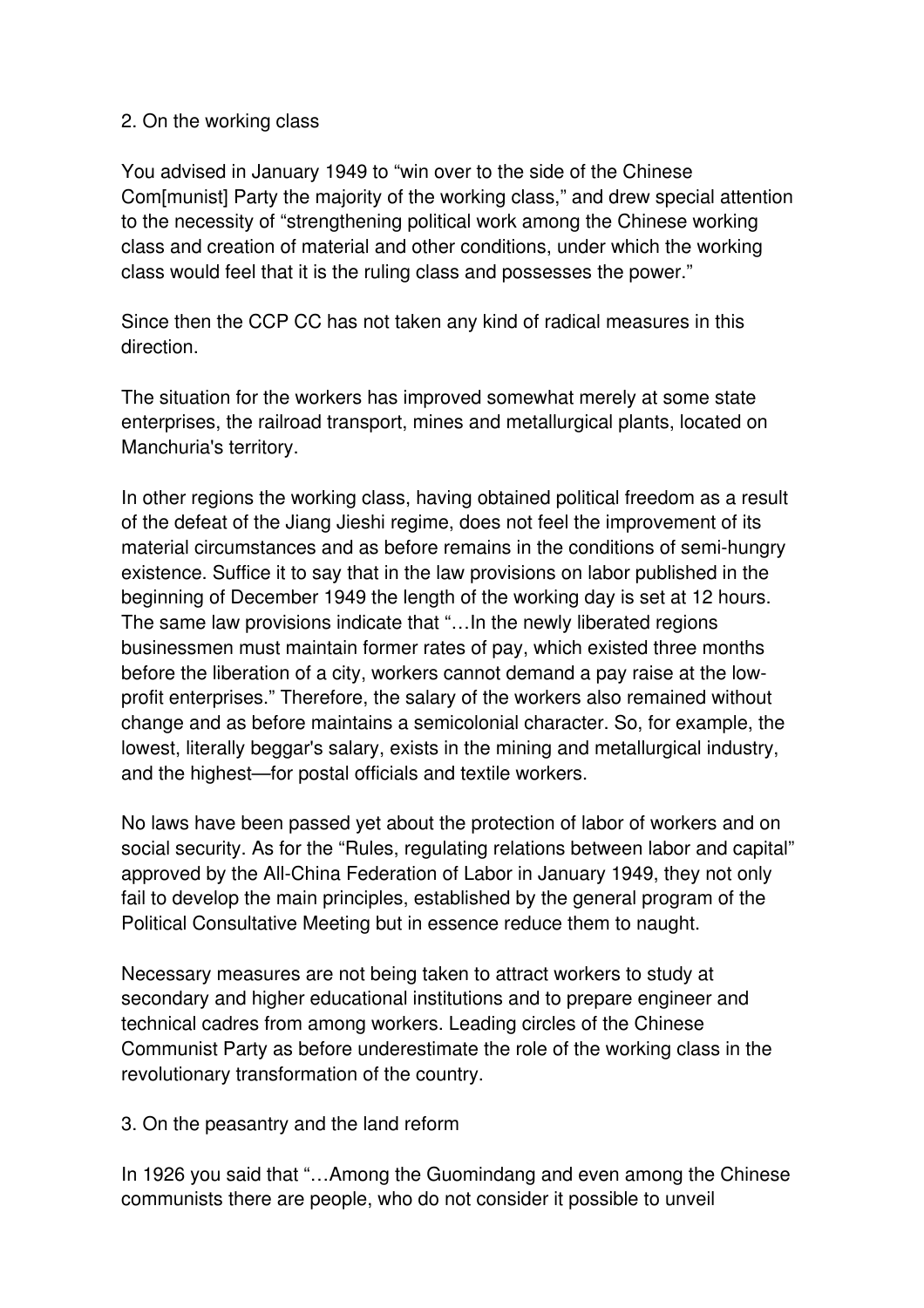revolution in the countryside, fearing that involving the peasantry into the revolution will undermine the united anti-imperialist front. This is the deepest delusion, comrades. The sooner and more fundamentally the peasantry is involved in the revolution the stronger and more powerful the anti-imperialist front will be."

Relying for many years on the peasantry as the main force, by which the People's Liberation Army was created, and as a source of material supply of the army, the communist party of China at the same time manifests indecisiveness and apprehension in the conduct of revolutionary activities in the countryside.

By the present time land reform had been conducted merely on Manchuria's territory and some long liberated regions of Northern China with a population of slightly higher than 100 million.

On other territory not only has agrarian reform not been implemented but even the high land rental rates, still charged by the landholders from the peasants, have not been cut back.

The leading organs intend to begin organizational conduct of the land reform in 2-3 years.

In connection with this, peasants in the localities frequently begin re-division of land in spite of the central authorities, without waiting for permission. This lowers the authority of the Chinese Com[munist] Party and the government among the peasantry.

A fallacious "theory" became widespread among a certain part of the communists and in the leading circles of the com[munist] party that new kulaks, who appear after the conduct of the land reform in the previously liberated regions, are a revolutionary force, supporting the com[munist] party and the new government.

#### 4. On the party

You advised "…by means of strengthening mass political work in the cities to widen the ranks of the communist party by drawing on the working class, to create strong party organizations at factories and railroads."

However, the growth of the party in the working class has been inconsequential up to now. No active work is being conducted to attract workers into the ranks of the party. Party organizations to a considerable extent are polluted by landlordkulak and bourgeois elements; party recruitment in a number of regions is conducted in an indiscriminate manner.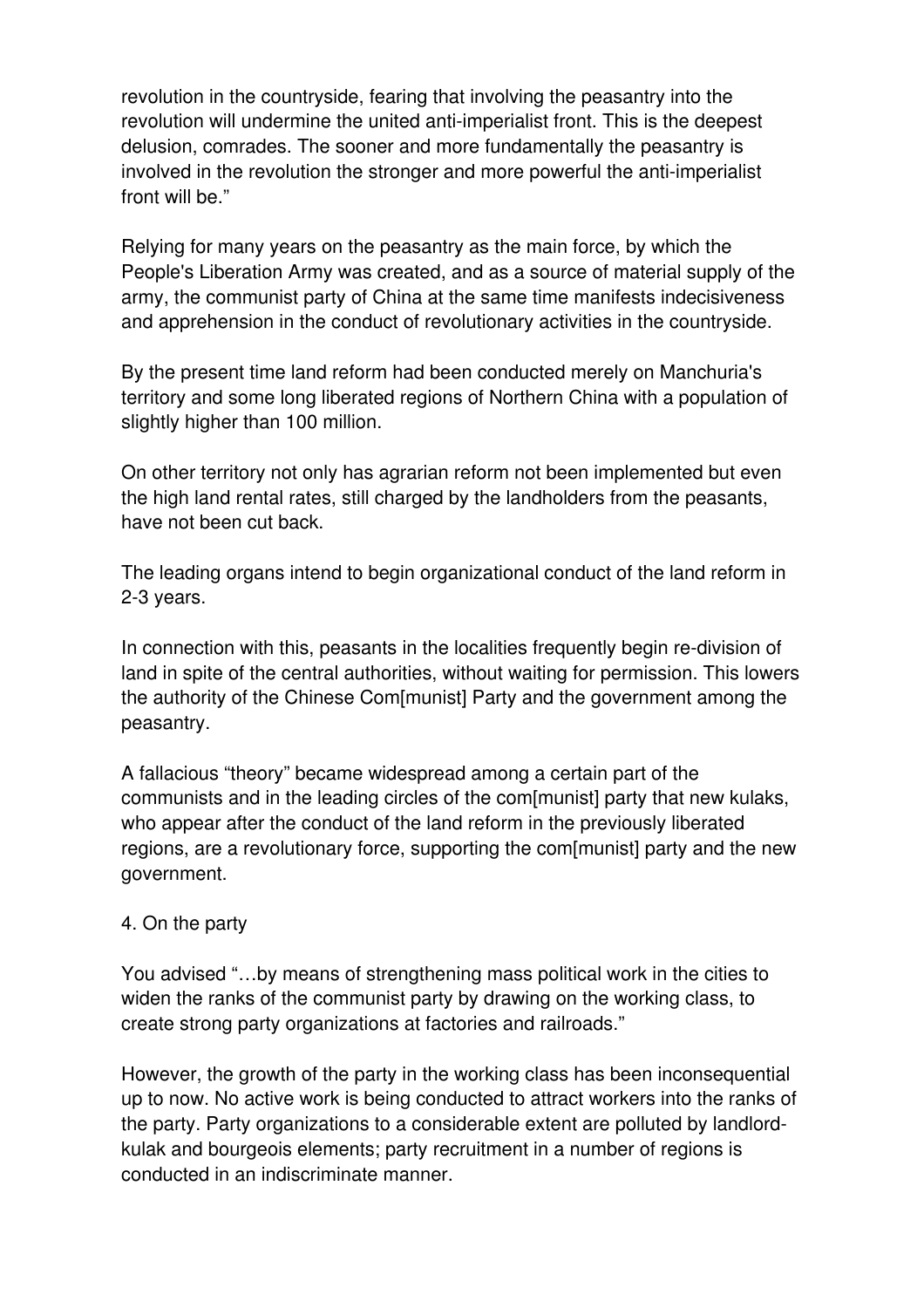According to the data of the CCP CC 80% of the entire party membership is made up of peasants. In eastern China only 414 of 34835 party cells are factoryplant party cells. In northern China only 4.1% of party members are workers, and 85% are peasants. In the party organization of Shandong province alone there are more than 10,000 landlords, kulaks and merchants.

As for party tenure, more than a half of CCP members are young communists, who joined its ranks after the defeat and capitulation of Japan. In northern China 54% of all members of the party joined its ranks after 1946.

General educational level of the majority of the CCP members is exceedingly low. In Northern China 60.9% of all communists are completely illiterate, 13.6% are poorly literate, and only 19.7% graduated from the elementary school.

In the ranks of the party, including the members of the CC, there are people who were formerly disposed in a pro-American and anti-Soviet way, whom the leadership of the CC now supports. Thus, for example, Peng Zhen, member of the CCP CC, secretary of the Beijing party committee and deputy chairman of the political-legal government committee, Lin Feng, member of the CCP CC, deputy chairman of the Manchurian government and a member of the Central People's government, Li Fuchun, deputy chairman of the Manchurian government, Li Lisan, minister of labor and member of the Central People's government, Bo Yibo, minister of finance, member of the CCP CC and deputy chairman of the financial-economic committee under the government and others. At the same time, the chairman of the Manchurian government, member of the CCP CC Gao Gang, under whose leadership undeniable successes were achieved in the economic and cultural development of Manchuria, suffers from unjustified criticism, and an unhealthy environment had been created around him. This criticism is spearheaded and organized by CCP CC secretary Liu Shaoqi.

It deserves attention, for example, that Bo Yibo, as the minister of finance, voluntarily (Zhou Enlai told me about this with indignation), without the knowledge and permission of the CC, allowed in October 1949 the emission of 664 billion paper money (in yuan), which led to a sharp drop in the rate of the yuan, a 3-4 times increase of prices for all kinds of goods, lowering of real wages and caused sharp discontent of workers, peasants and cadres.

Besides, Bo Yibo twice sanctioned the increase of the railroad tariff for cargo shipments (each time by 200%), which led to a situation when 12 types of cargos, from the 20 transported by the railroad, including basic foodstuffs and consumer goods, became unprofitable to transport; transport became underused, food problems emerged in the cities, prices rose again.

Minister of Labor Li Lisan, known in the past for his Trotskyist activities,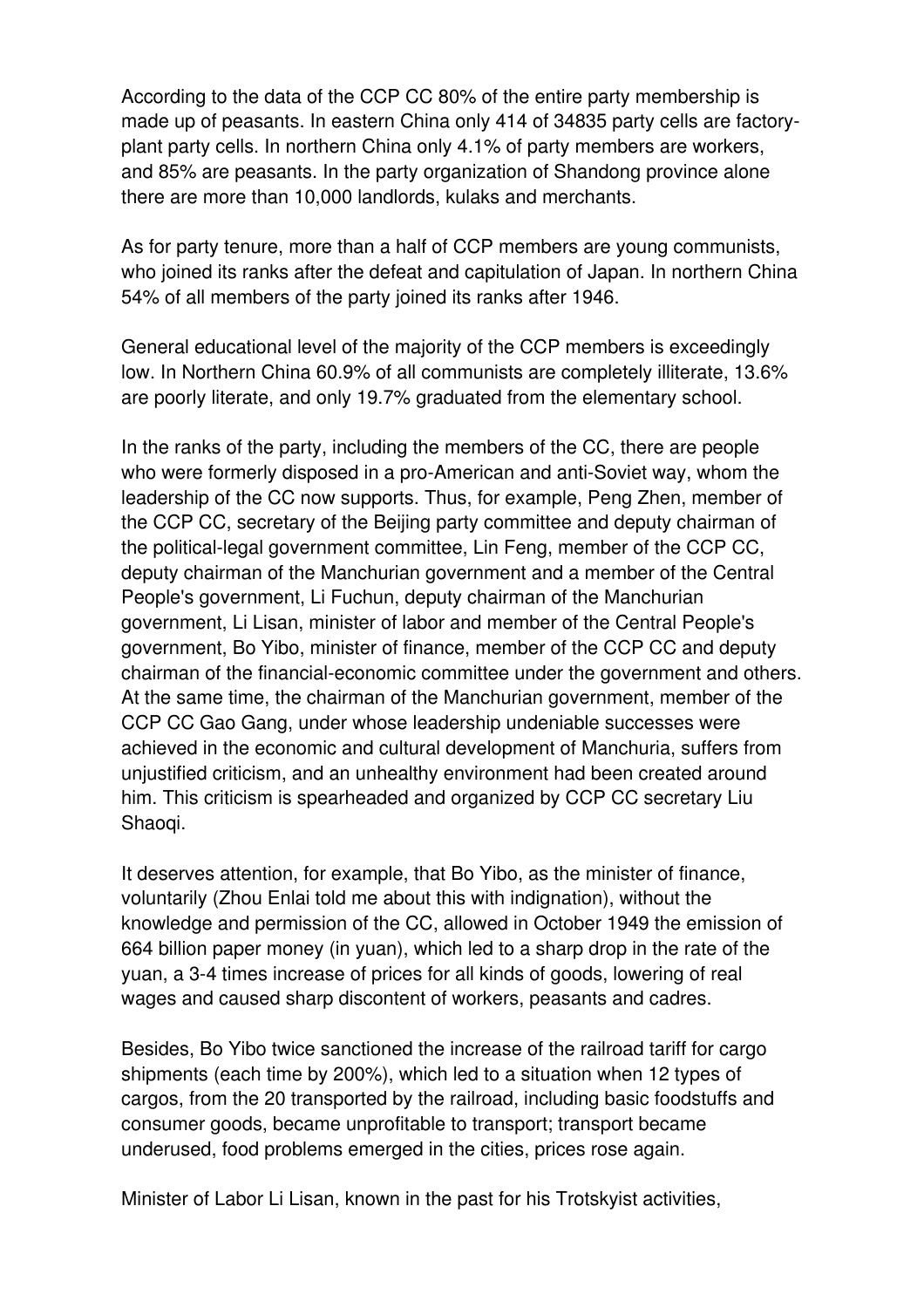proposed in June 1949 to create the league of entrepreneurs for organized protection of their interests in connection with the massive demands by the workers about improving conditions of labor.

In November 1949 during the work of the conference of professional unions of Asian countries, in the presence of Liu Shaoqi, secretary of the VTsSPS (All-Union Central Union of Professional Unions of the USSR) Solov'ev, and my own [presence], Li Lisan spoke out against the creation of a liaison bureau of Asia's professional organizations.

Serving as the deputy chairman of the All-Chinese Federation of Labor Li Lisan was one of the initiators of adoption and publication in the newspapers of the "rules, regulating relations between labor and capital," which go against the general program of the political consultative meeting and worsen the conditions of workers at private enterprises.

#### 5. On the press

From September 1949 there has been a sharp decrease in the publication in the press of materials, shedding light on the party life, work of party organizations to involve workers in the party, struggle of the party for the strengthening of the people's democratic dictatorship and the implementation of revolutionary reforms.

This is done to appease the bourgeois capitalist elements inside the country and abroad.

#### 6. On the state apparatus

You advised in June 1949 "not to delay any longer the formation of the Central government… China is left without a government. And this is dangerous from the point of view of internal politics, and also dangerous from the point of view of the international situation."

In September 1949 the Central people's government was formed at the political consultative meeting, which amounts to a coalition of various democratic parties and groups.

In October 1949 central government organs were formed composed of 37 ministries and other central government institutions. Of these 22 are headed by communists, and 15—by representatives of other parties and non-party bourgeois democrats, including such reactionary elements as former Guomindang generals Fu Zuoyi and Chen Jian.

Communists head main leading ministries and central institutions: the State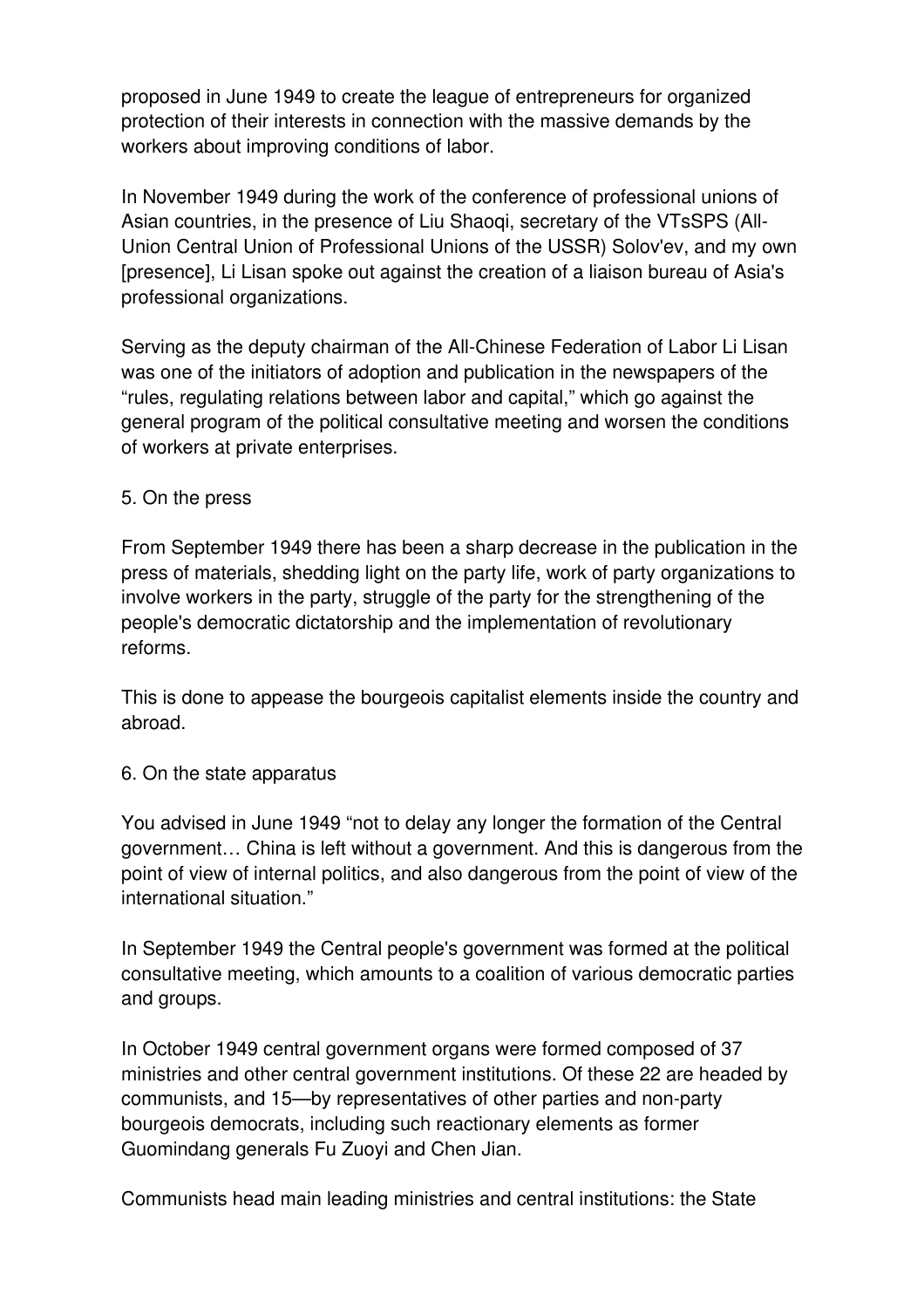Administrative Council, People's Military-Revolutionary committee, Financial-Economic Committee, Political-Legal Committee; ministries—of Foreign Affairs, State Security, Internal Affairs, Finances, Trade, Heavy Industry, Fuel Industry, Textile Industry, Foodstuff Industry, Railroads, Labor; Supreme People's Prosecutor's Office, Main Directorate of Information, Main Directorate of Press Affairs, People's Bank, Main Customs Directorate, Nationalities Committee and Legal Drafting Committee.

Representatives of the Guomindang Revolutionary Committee head: Ministries of Post and Telegraph, Ministry of Health, Committee for Chinese Emigrants Abroad.

Representatives of the Democratic League head: Ministry of Transport, Ministry of Justice, Supreme People's Court, Main Directorate for Publishing Houses' Affairs. Committee for People's Control is headed by a representative of the Association of Three Principles of the People, Ministry of Enlightenment—by a representative of the Society for Democratic Movement, Ministry of Light Industry—by a representative of the Society for Democratic State Building. The five remaining ministries—of Agriculture, Forestry, Culture, Irrigation and the Committee for Enlightenment and Culture are headed by formally non-party progressive politicians.

Among the deputy ministers and heads of central government institutions there are 57 communists and 35 representatives of other parties and non-party persons.

Filling vacancies in the government apparatus is taking place exceedingly slowly. In the majority of ministries and central institutions apparatus is less than half full, and in some ministries, for example those of light industry, textile industry, forestry, [and] labor, there are no officials at all except for the ministers and their deputies.

Creation of organs of state power in the localities almost has not been embarked upon yet. There activities are continued by either frontline militaryadministrative organs, or administration is carried out by the apparatus of the former power, consisting in the overwhelming majority of cases of the Guomindang-ists.

Therefore the apparatus of executive power has not been created yet, as a result of which the central government does not carry out centralized management of the whole country, and many of its decisions still remain merely declarations.

#### 7. On the army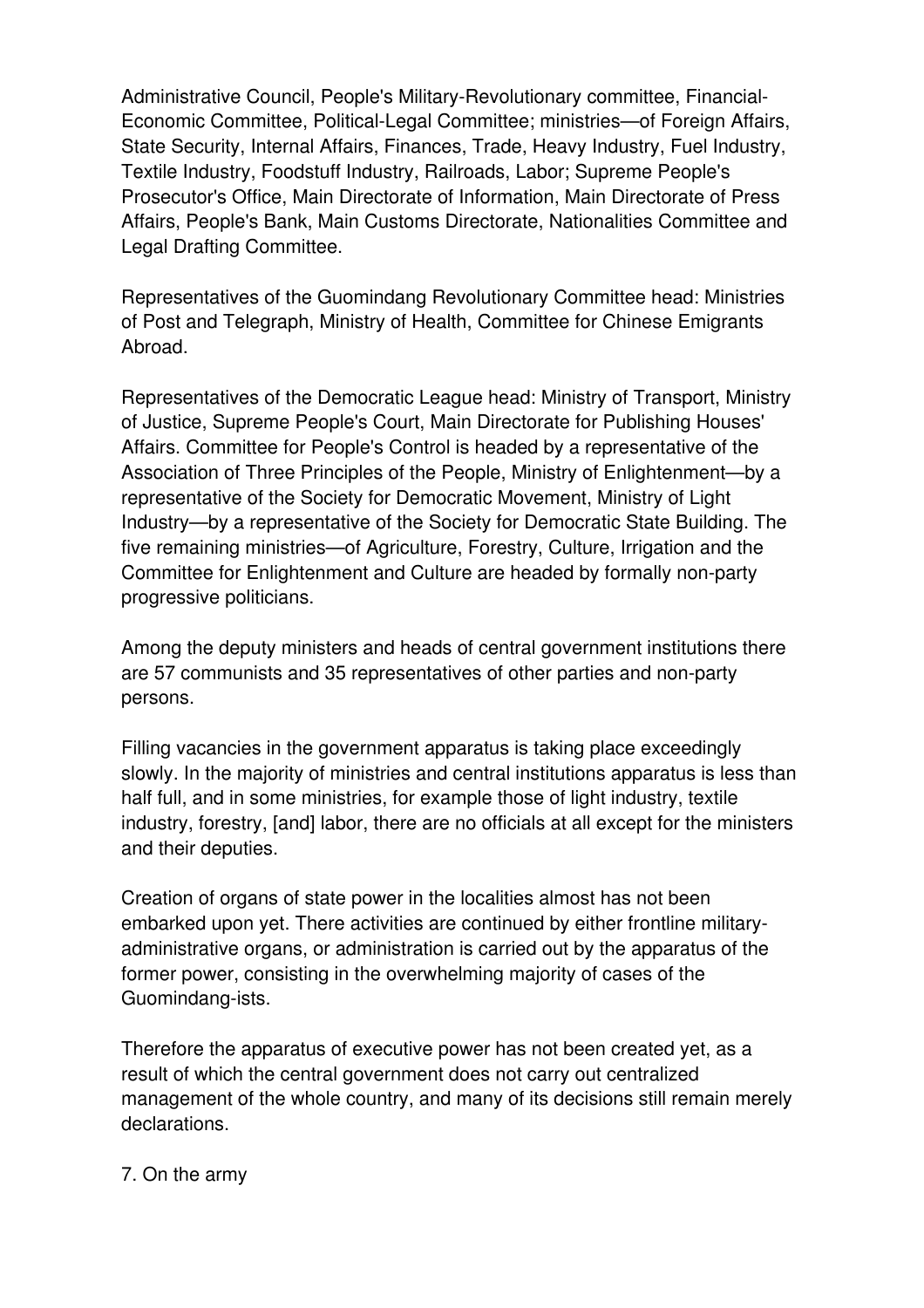You advised not to cut back the size of the military for the time being. This advice of yours was implemented by the CCP CC. The People's Liberation Army at the present time has grown considerably and counts about 6 million of soldiers and officers.

However, one should note that a substantial part of soldiers and officers of the People's Liberation Army are former Guomindang-ists, who were either captured or voluntarily, in entire detachments, took the side of the People's Liberation Army.

The number of the Guomindang-ists, for example, in some military units of generals Chen Yi and Liu Bocheng reaches 70-80%, at the same time former Guomindang-ists are not dispersed among the tried cadre units of the People's Liberation Army, but are kept in their ranks almost in the same shape, in which they were captured. A small number of commandpolitical workers from the cadres of the People's Liberation Army were appointed to these former Guomindang units. A situation like this conceals a serious danger from the point of view of stability and commitment of the military forces to the cause of the revolution.

#### 8. On the intelligentsia

You advised the Chinese communists to "create their own intelligentsia, so as to fully take control of the country. To teach in the schools, educate in the communist spirit the workers, peasants and democratically-inclined intelligentsia."

The Chinese intelligentsia by and large positively views the policy of the com[munist] party. However, after the declaration of the People's Republic many intellectuals took a wait-and-see position, watching the first steps of the new government. Such a position is party explained by the fact that a part of the intelligentsia cannot yet find use for their knowledge, and elementary material conditions have not been created for those who work. The wages of specialists of high qualification are equal to the wages of low-qualified workers, or even less. There are instances when, because of material insecurity university professors and docents work as lifters and rickshaws at night, take up petty trade and commercial activities. Some intellectuals have a false impression that they will not find use for themselves and end up excluded from creative activities under the new regime. Slow attraction of the national intelligentsia to active creative work gives certain basis for such suppositions and creates a fertile ground for increasing the activities of reactionary elements and agents of Anglo-American imperialism hostile to the new regime.

The CCP CC has not yet taken a serious policy to prepare its own intelligentsia from among the workers. Workers are not drawn to the communist university,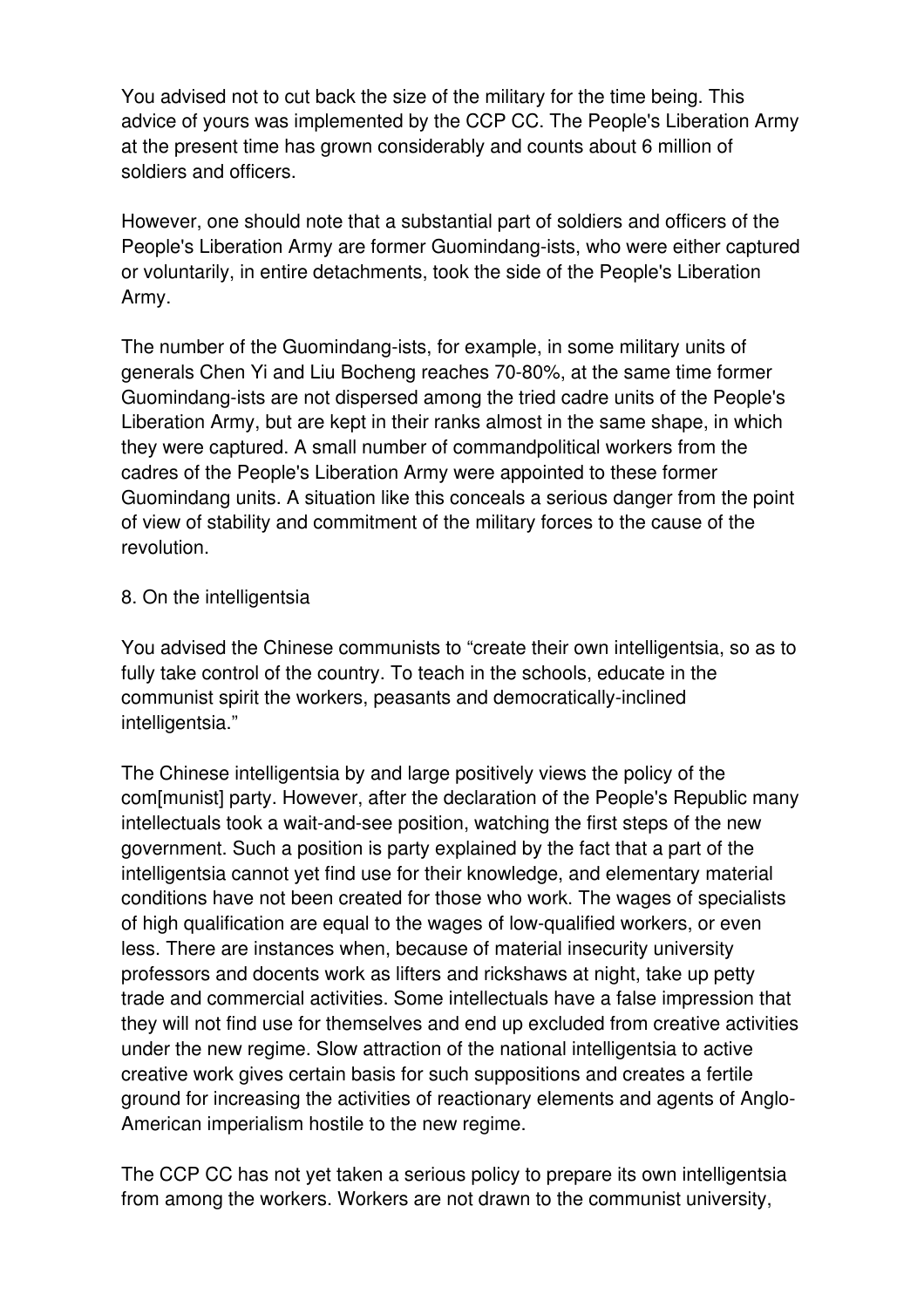now being organized in Beijing since the leadership considers them insufficiently mature, illiterate, politically backward and allegedly not active participants in the revolution.

9. On the attitude toward the national bourgeoisie.

You advised the Chinese communists "not to push away the national bourgeoisie but draw then to cooperation as a force, capable of aiding the struggle with the imperialists. Advised to encourage trade activity of the national bourgeoisie both inside of China and on the outside."

The CCP CC widely implements this advice of yours in its activity. However a considerable part of the national bourgeoisie eyes cautiously the activities of the new government and expresses doubts that its rights, declared by the political consultative meeting, will not be infringed, manifests caution in the use of their capital in the industry and trade, fearing nationalization. This finds its expression in a partial cut-back of production, the wrapping-up of trade and commercial activity, hiding of goods-material valuables. On the other hand, the lack of any kind of limiting measures with regard even to the big national bourgeoisie creates conditions for the intensification of its reactionary activity. Even the not so high a tax on the trade turnover, established for 1949, has not been collected for 10 months in all the newly-liberated regions, including Beijing. The state monopoly on salt, tobacco and alcoholic products across the entire territory of the country has not been introduced. No determined struggle with the reactionary and speculative elements is being conducted.

#### 10. On the attitude toward foreign capital

You gave advice that "one must not refuse trade with the capitalist countries on the condition, which would not place such economic and financial responsibilities upon, which could be used for limiting the national sovereignty and for strangling the Chinese national industry."

It is necessary to report that the Chinese trade and industrial circles are prepared to conduct trade with any foreign merchants, for as long as it gives them profit. At the present time the Chinese government has not introduced any limitations on the international trade, as well as on trade by foreigners inside the country. Moreover, there is a policy of flirting with regard to foreign capitalist enterprises and trade companies. No kind of a tax regime or any other limiting measures are being implemented. Foreign enterprises in all respects are put in the same conditions as national trade and industrial enterprises. Foreigners conduct themselves differently in China.

In Shanghai American firms, in whose hands are the energy enterprises, immediately after the transfer of power to the people's government doubled the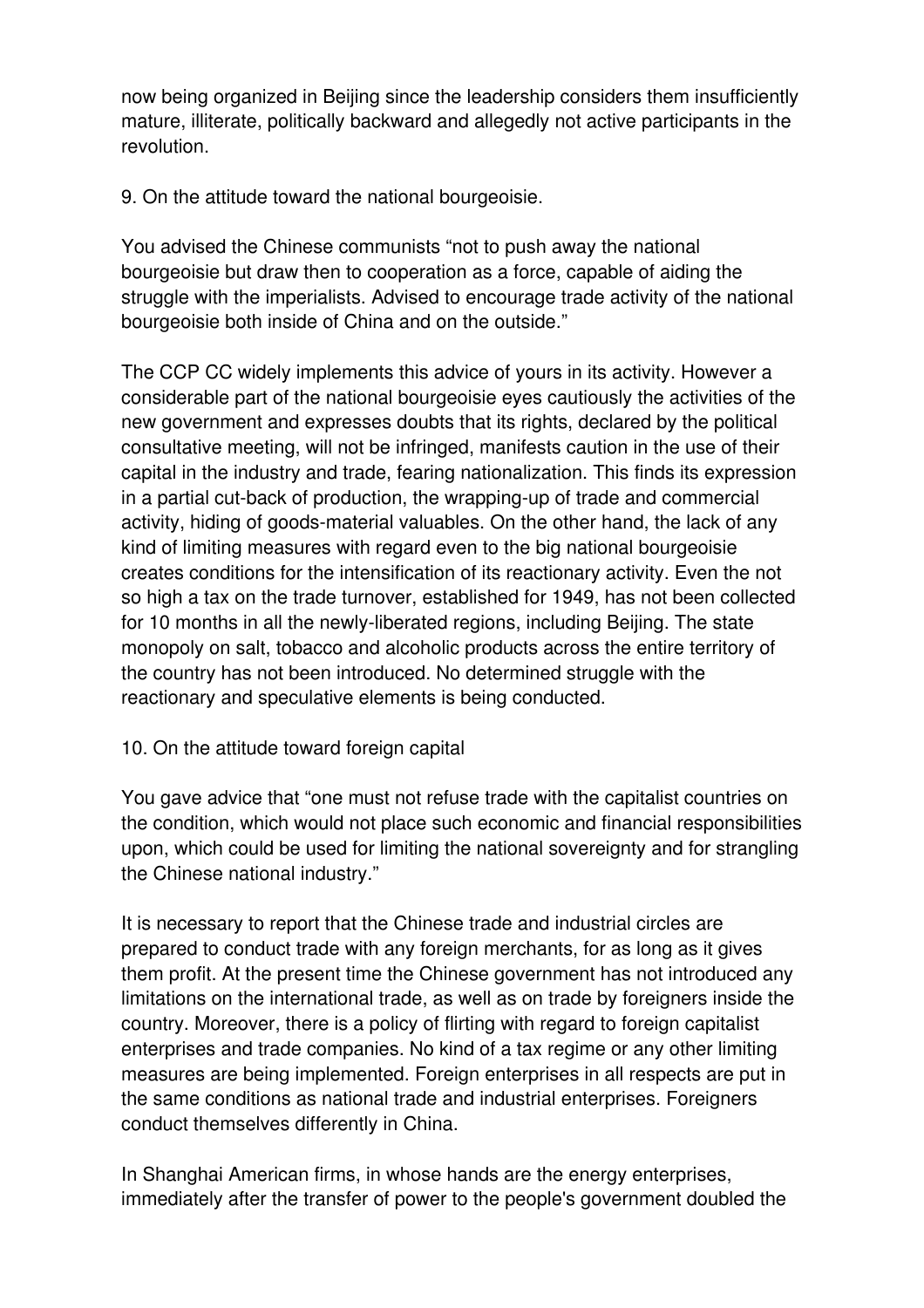prices for electrical energy, provided to the national Chinese enterprises, having left without a change prices for industrial and trade enterprises of foreign capital.

#### 11. On the class struggle

A serious danger for the cause of the revolution and the Chinese Communist Party is concealed in the views, which have gained currency recently among party members, to the effect that with the full victory at the fronts class struggle will not die out inasmuch as the new government will draw to economic cooperation all segments of the country's population, including the national bourgeoisie.

Liu Shaoqi, in particular, shares such a point of view. In reality many facts speak to the sudden sharpening of the class struggle in all areas.

Class struggle is currently unveiling with particular force on the economic front. Using the fact that the government lacks in its hands effective means of influence on market relations, class-hostile elements inflate the prices for goods, create an artificial goods deficit, buy up and hide grain thereby causing discontent in the population and undermining the authority of the new government.

Nothing else but economic sabotage was the emission in October 1949 of 664 billion yuan of paper money, which resulted in upsetting money circulation, sharp increase in prices for goods and worsening of the material conditions of workers first and foremost; one must count among similar enemy attacks the increase of the railroad tariff fourfold in a short period of time, which was aimed at the disorganization of railroad transport and normal cargo turnover.

In the month of September, just at the time of the work of the political consultative meeting, a powerful turbine at the state power plant in Beijing was put out of service. On the day of the Soviet Union's recognition of the People's Republic of China a turbine of 70,000 kilowatt capacity was put out of service at the country's largest Jilin power plant. On 1 May 1949 the tramway park of Beijing city was set on fire. In the meantime in Tianjin there was an explosion of ammunition warehouses. The desire of some Chinese comrades to look upon these facts as purely coincidental can only be explained by political blindness.

There is information about the reactionary elements' resort to terrorist acts. In the month of October specially prepared terrorist groups with weapons and poisons for killing of party and government workers were dispatched from Formosa to Central China; two public security workers were killed in Beijing; there is information about a series of murders of military-political workers of the People's Liberation Army, the poisoning of a platoon of soldiers through food.